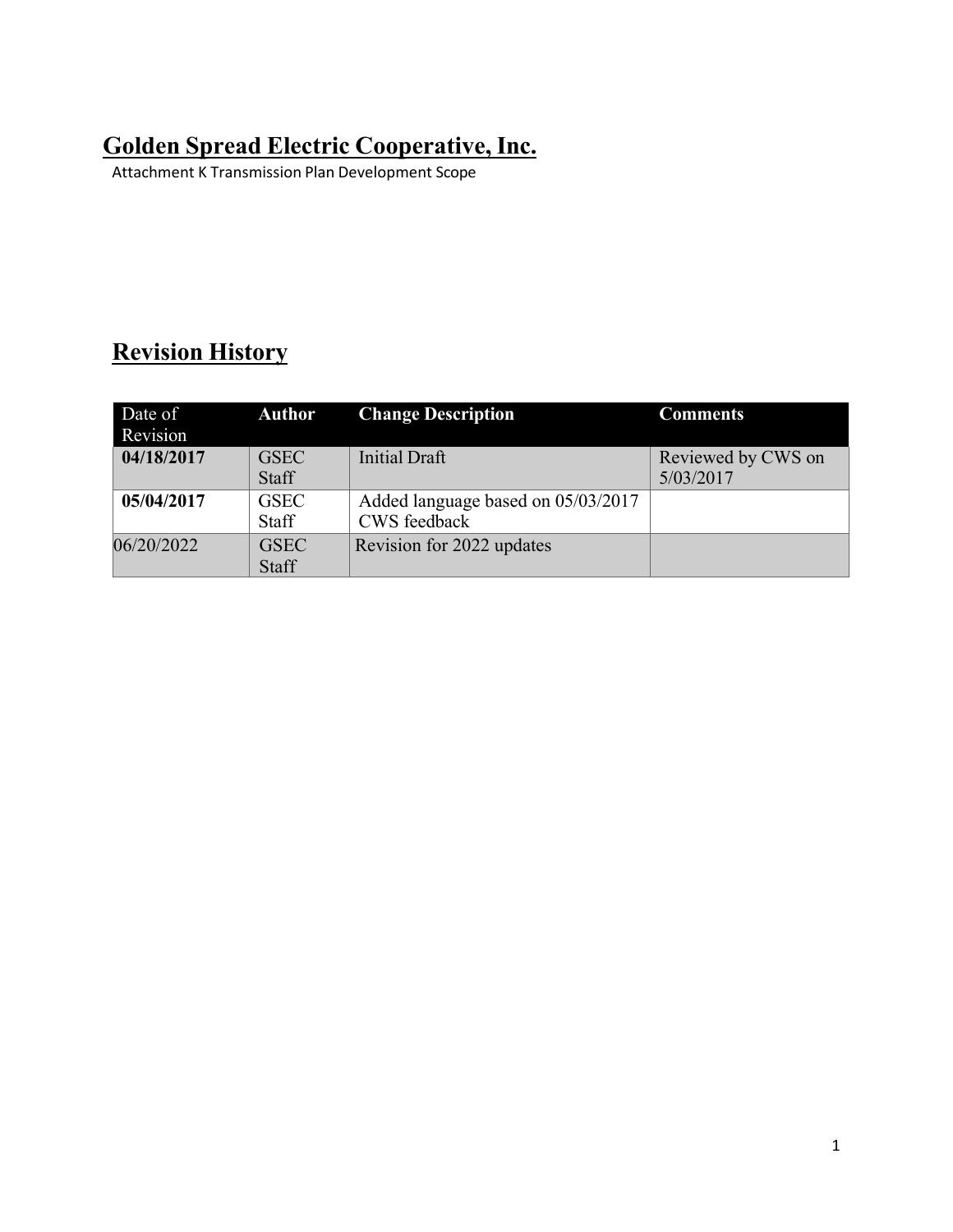# **Table of Contents**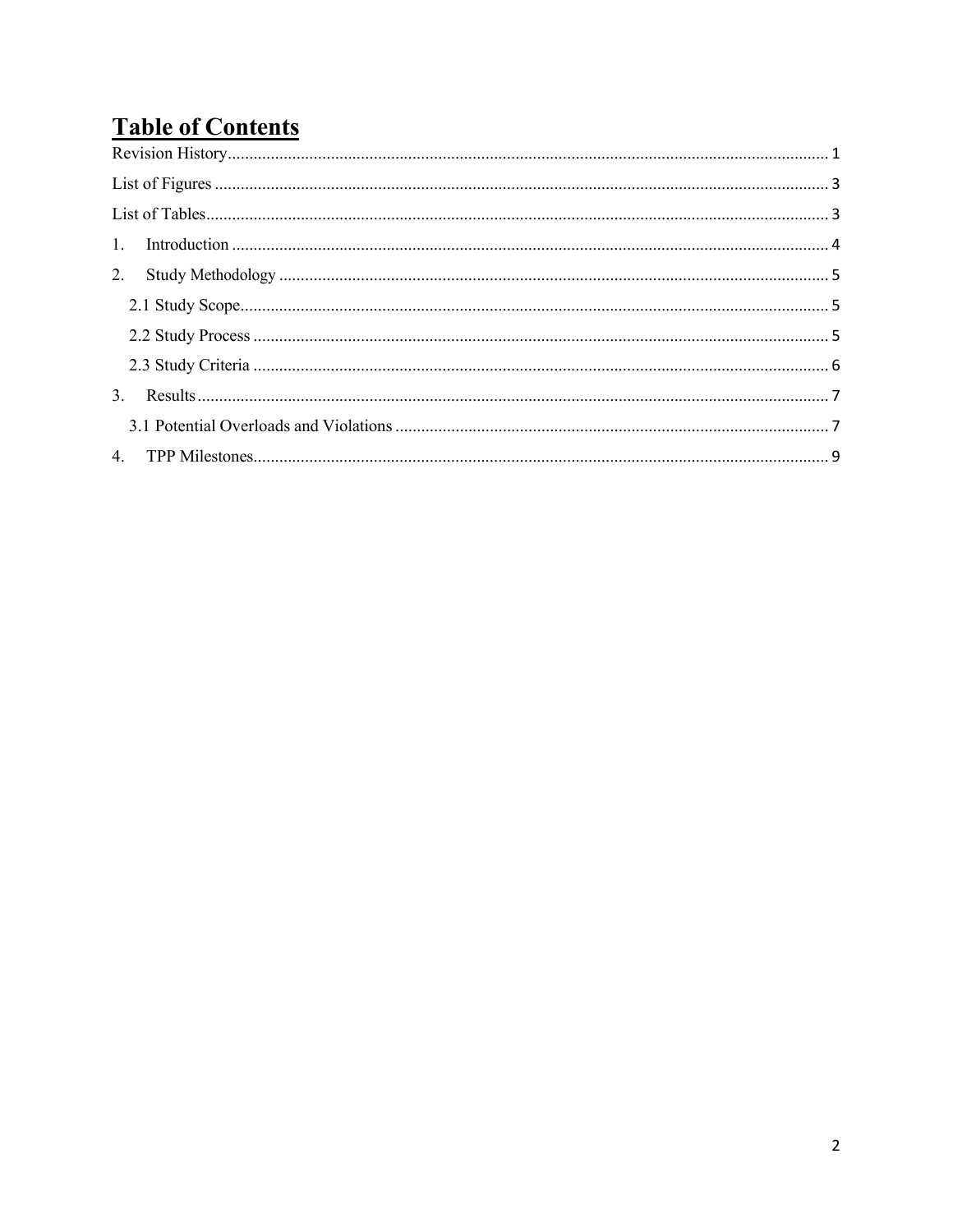# **List of Figures**

# **List of Tables**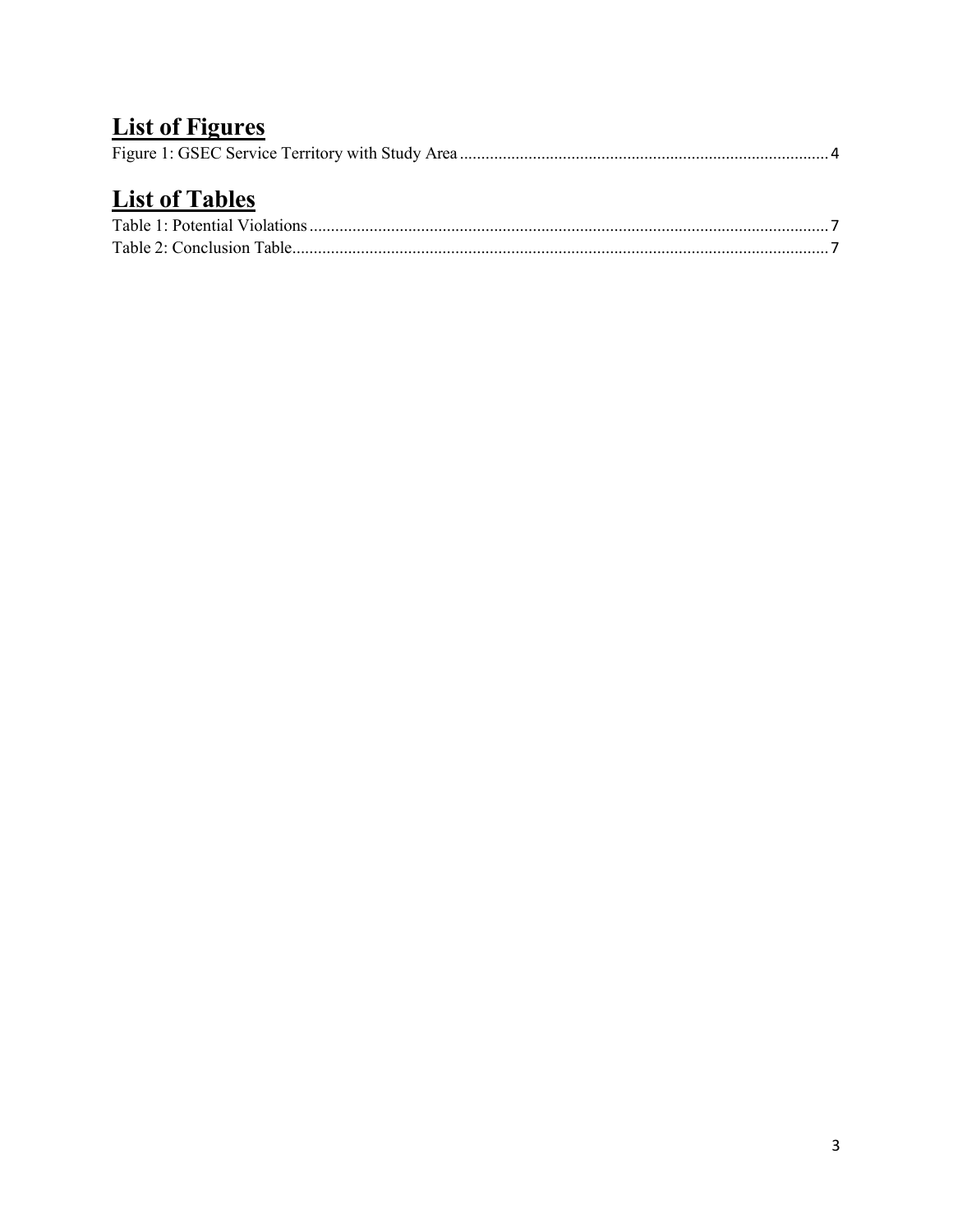## **1. Introduction**

In accordance with Section 4.2 of Attachment K to Golden Spread's Open Access Transmission Tariff (OATT), this Plan Development Scope sets out the scope, assumptions, methodologies and milestones for consideration as Golden Spread completes its Transmission Planning Process (TPP). The objective of this Plan Development Scope and the studies that will be prepared is to determine what impacts additional generation and new transmission projects will have on the Special Facilities Golden Spread owns on behalf of South Plains Electric Cooperative (SPEC), Big Country Electric Cooperative (BCEC), and Greenbelt Electric Cooperative (GEC) (collectively depicted in the map of all of Golden Spread's members below) and which are covered under the Golden Spread OATT. It will be determined what, if any, actions need to be taken to ensure reliable power delivery over Special Facilities on behalf of third-party customers and to the loads in these systems. Additionally, member cooperative buses will have the modeled, equivalent circuit modified to accurately represent load and power distribution throughout the member areas.



Figure 1: GSEC Service Territory with Study Area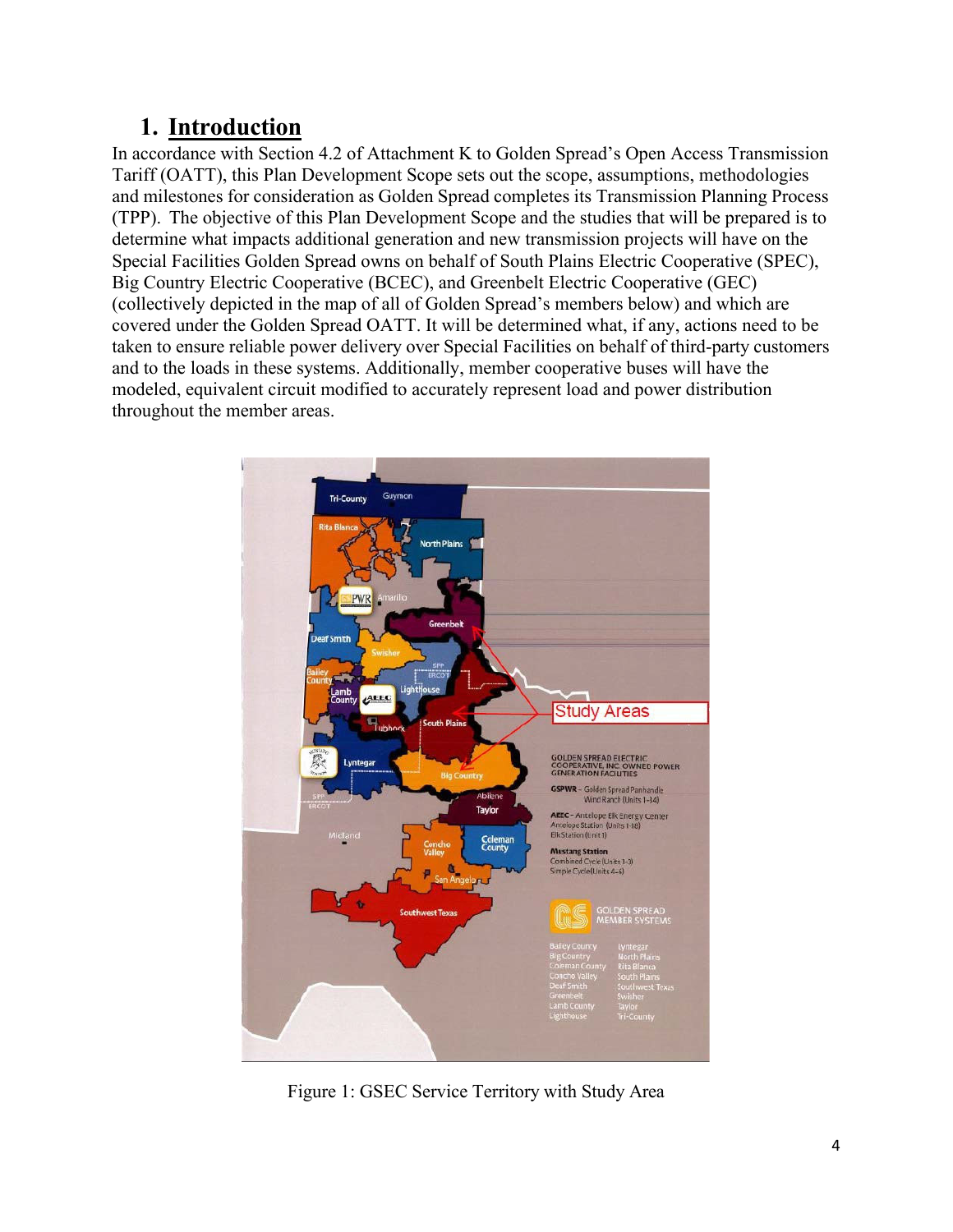## **2. Study Methodology**

### 2.1 Study Scope

The SPEC, BCEC, and GEC Special Facilities included in this study are in the Texas Panhandle/South Plains areas, and are supplied power by Golden Spread through the Southwest Power Pool (SPP) power grid. There is one existing transmission customer on the SPEC Special Facilities that delivers power to the SPP power grid. There are currently no transmission or interconnection requests in the queue. The SPP 2022 ITP FINAL models will be used to determine the effects of additional loads, generation, and transmission expected over the next ten years. The SPP 2022 ITP FINAL load flow models are the provided by SPP as used in their reliability studies. An ACCC contingency analysis will be performed by using the software developed by Siemens PTI PSS®E v.34.9. The results of the analysis will be shown in the format set out in Section 3.1 of this document.

### 2.2 Study Process

Model Assumptions:

- 2022 ITP models with all 2021 approved upgrade projects included
	- o No violations are present prior to running contingencies in the 2022 base model at the member cooperative buses
	- o Model years 2022, 2023, 2024, 2027, and 2032 are studied
	- o Summer and Winter Peak Loads studied
	- o Total of 17 models analyzed throughout study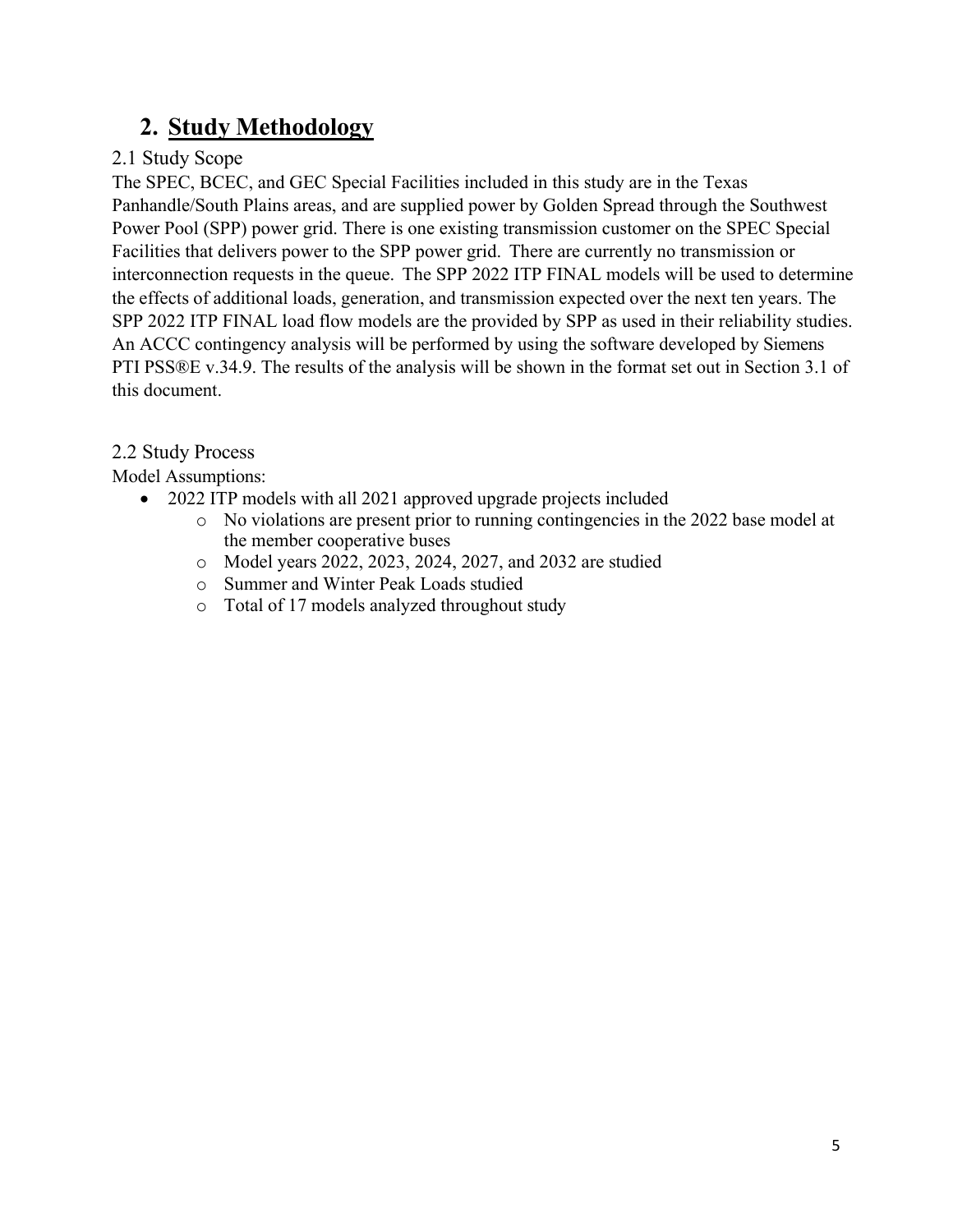#### 2.3 Study Criteria

The criteria used for this study is outlined below and is taken from the NERC Transmission Planning (TPL) Reliability Standards.

#### **Category P0 –**

System Performance Under Normal (No Contingency, or N-0) Conditions (Category P0) as referenced in Table 1 of NERC Standard TPL-001-4

- Voltage:  $0.95$  to  $1.05$  per unit
- Line Loading: 100 percent of continuous rating
- Transformer Loading: 100% of highest 65 °C rating

#### **Category P1-P2 Events –**

AC contingency analysis (N-1) System Performance Following Loss of a Single Element (Category P1-P2) as referenced in Table 1 of NERC Standard TPL-001-4

- Voltage:  $0.95$  to  $1.05$  per unit (PRPA)
- Line Loading: 100 percent of continuous rating or emergency rating if applicable
- Transformer Loading: 100% of highest 65 °C rating

The analysis will be conducted using Siemens PTI PSS®E v34.9 Category P0, P1, and P2; contingency analysis will be performed with and without the approved changes and the system performance was assessed per the NERC Reliability Standards TPL-001-4. Only new violations, which include overloads above 100 percent of the system element rating, voltages below 0.95 per unit under contingency, and voltages above 1.05 per unit under contingency observed only after the addition of generation, load or new transmission, will be reported.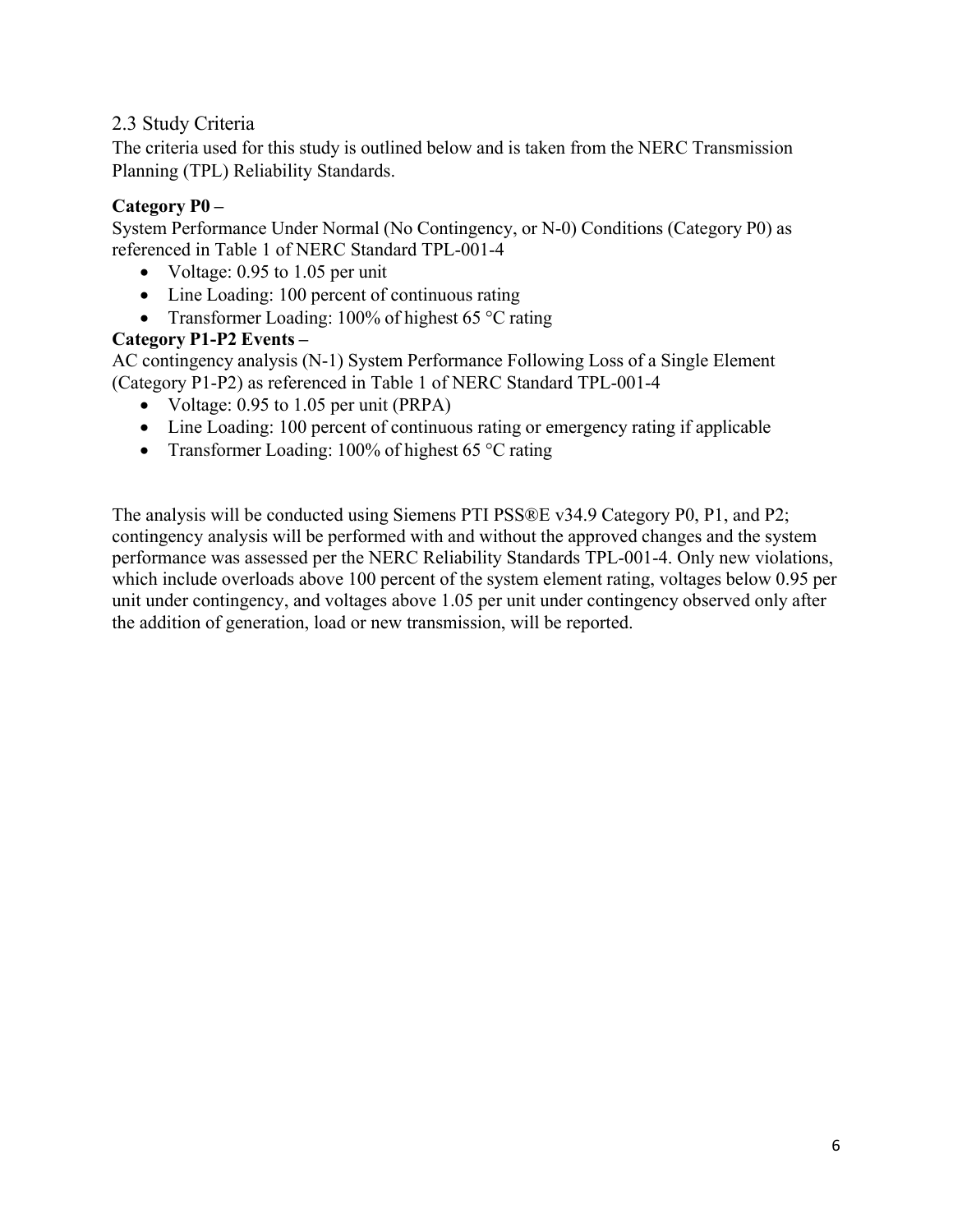## **3. Results**

### 3.1 Potential Overloads and Violations

After the analysis is complete, those buses and transmission lines that were shown to have violations due to the forecasted construction will be shown. The table below gives the format for a detailed list of the violations and the scenario for which it occurs. Table X also outlines the steps taken to mitigate these violations, which were studied and modeled in Siemens PTI Version PSS®E v34.9 software. Reference screenshots of the analyzed buses included in this study will be prepared in an Appendix to the study.

| <b>Season</b> | <b>Scenario</b> | $\parallel$ Facility<br><b>Name</b> | <b>Contingency</b><br><b>Name</b> | Rate A<br>$(MVA)$ $(MVA)$ | $\vert$ Rate B $\vert$ Flow | <b>Current</b><br><b>Loading</b><br>(%) |
|---------------|-----------------|-------------------------------------|-----------------------------------|---------------------------|-----------------------------|-----------------------------------------|
|               |                 |                                     |                                   |                           |                             |                                         |
|               |                 |                                     |                                   |                           |                             |                                         |
|               |                 |                                     |                                   |                           |                             |                                         |
|               |                 |                                     |                                   |                           |                             |                                         |
|               |                 |                                     |                                   |                           |                             |                                         |
|               |                 |                                     |                                   |                           |                             |                                         |
|               |                 |                                     |                                   |                           |                             |                                         |

| Table 1: Potential Violations |
|-------------------------------|
|-------------------------------|

Mitigation suggestions will also be addressed in the study. The mitigation suggestions are recommended based on the best engineering decisions to resolve any potential violation issues discovered and long-term reliability of the system. The suggested mitigations will also attempt to make the best economic decision for transmission planning purposes. Pursuant to Section 10 of Attachment K, nothing in the Plan is intended to supersede cost obligations as set forth in other parts of the OATT. The costs of new facilities required because of individual requests for transmission and generator interconnection service shall be allocated to customers pursuant to the OATT. The costs of new facilities that do not fit under the existing rate structures of the OATT shall be directly assigned to the requesting customer.

If, after an AC contingency analysis was completed, it was revealed that there is a strong potential for multiple bus/transmission line violations when approved SPP projects were added to the power system, Golden Spread will report steps to mitigate violations in an appendix to the study. Steps to mitigate these violations will be discussed and planned among GSEC and affected member cooperatives as soon as possible to prevent any future service disruptions. Table X in the format below will show the recommended upgrade list based off this study, and dates when these additions should be completed by (and include costs?).

| Table 2: Conclusion Table |
|---------------------------|
|---------------------------|

| Project Needed | <b>Date Needed</b> | <b>Estimated Cost</b> |
|----------------|--------------------|-----------------------|
|                |                    |                       |
|                |                    |                       |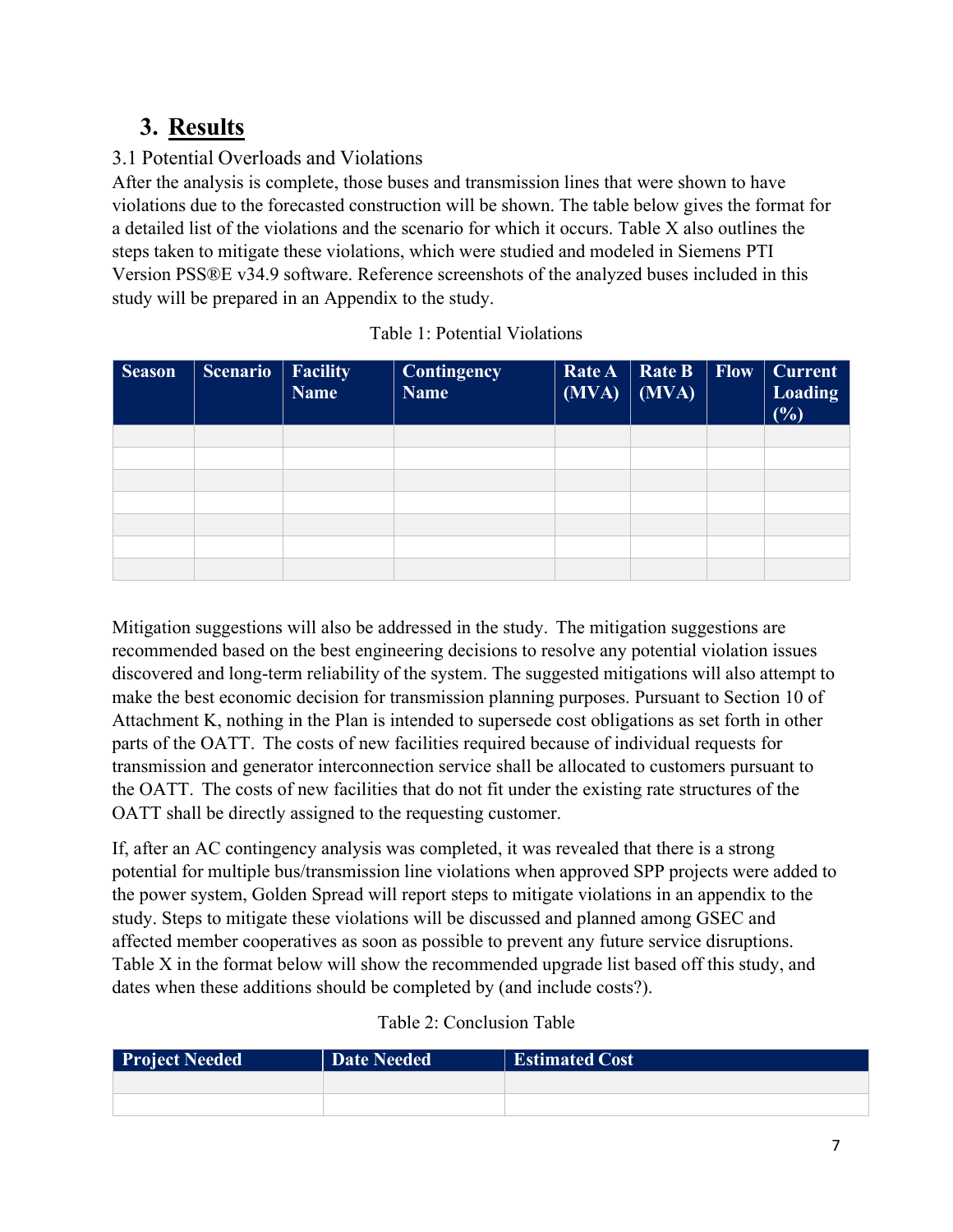With respect to supporting data, assumptions and other materials used to prepare the study to determine Golden Spread's TPP, confidentiality and Critical Energy Infrastructure Information provisions are set out in Attachment K of the OATT.